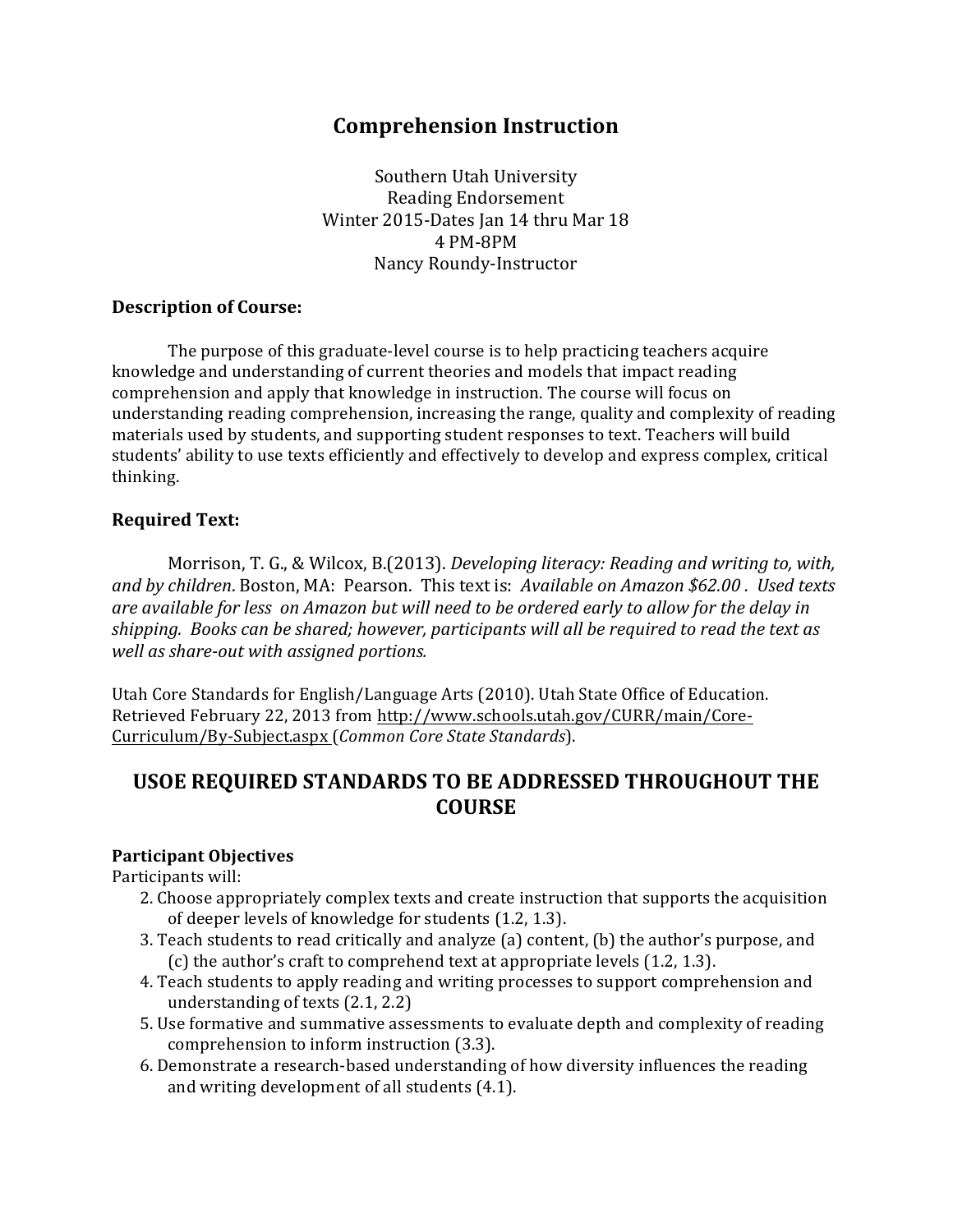#### **Course+Assignments:**

*Comprehension Organizer/Journal (notebook)*. Create a Comprehension Journal that includes insight gained through classroom discussions and implementation of skills learned in class about teaching comprehension. This can be created and shared electronically.

*Canvas Learning Log.* Each class will begin with a few moments to review previous week's canvas posted prompt and how it relates to an element of comprehension. Entries to the blog should ask questions, compare with other texts, discuss concerns, and explore ideas for classroom instruction. The prompt may be expanded by participants posting extended questions.

*Text Sharing*. Read the Text. Participants will share a summary of assigned, short portions of the text. Interactive discussions will be conducted by the presenter after reading/listening to participant summaries for the assigned text each week. This will be an informal sharing. Not necessarily a PPT presentation, but an interactive discussion using collaborative strategies.

*Close Reading and Text Sets.* Create a lesson plan demonstrating text dependent questioning that reflects Standards-based reading practices that integrates each level of reading comprehension (key ideas and details, craft and structure, and integration of knowledge and ideas) within the same lesson for both a literary and informational text.

*Beyond Strategy Presentation*. To demonstrate knowledge of comprehension strategy instruction, prepare and present a 15-20 minute lesson on the strategy (including what the strategy is, how to use it in elementary and secondary classroom, and ways to go beyond the strategy).

#### **Tests:**

*Final.* The final examination will be comprehensive covering all academic material taught during the semester. This will be taken online and will be open material-open book.

#### **Schedule:**

Class 1:

Instructor Introductions-Syllabus review Welcome to Canvas Journal/Organizer Preview

.)

Foundational Meaning Making Abilities (151-152)

Schema Theory and Comprehension Problems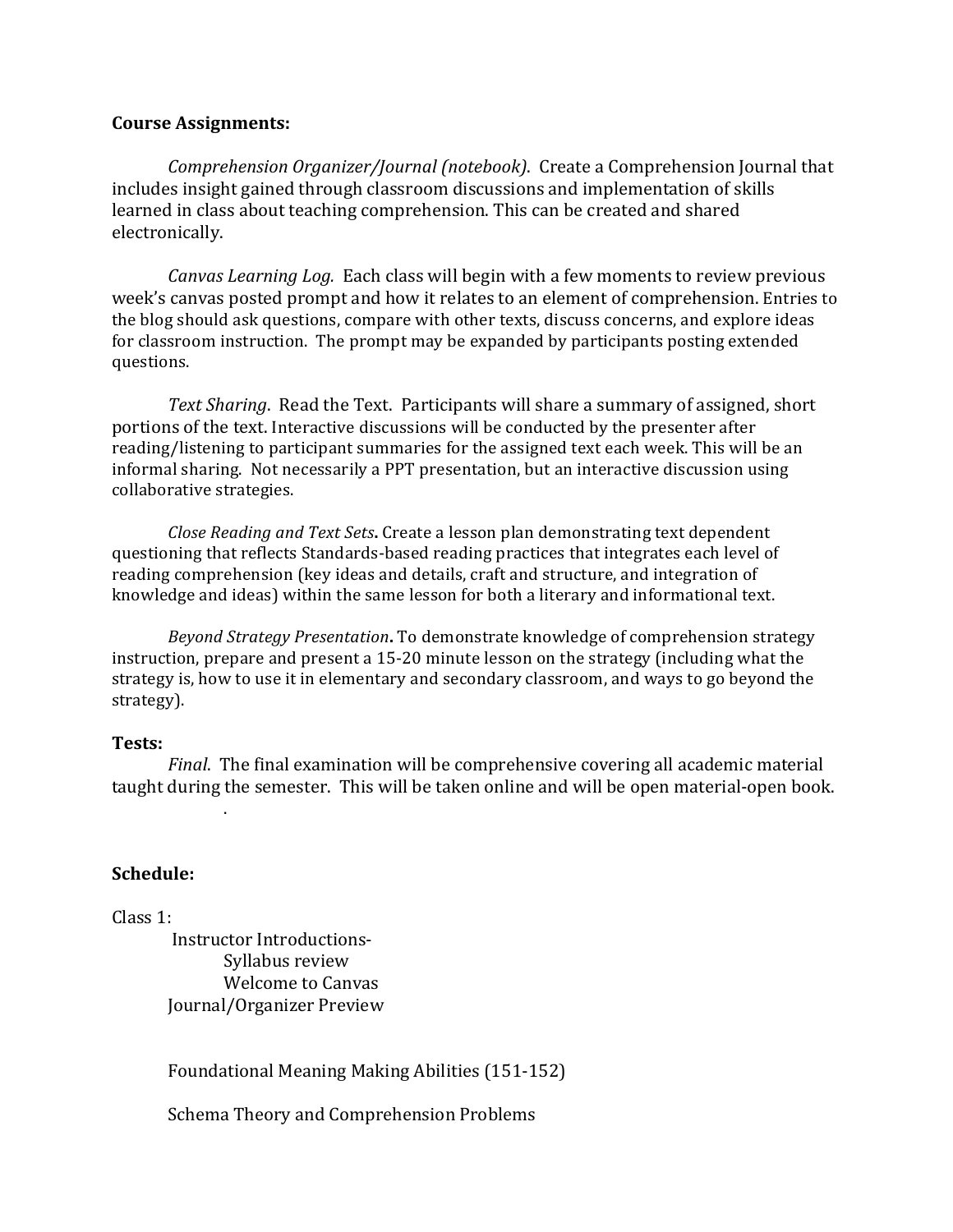Schema Theory (67-69)

1-Reading Skills Comprehension Processes vs. Comprehension Products

Defining Reading Comprehension

)))))))))))) Explicit)and)Implicit)Comprehension)Instruction

Comprehension Strategy Model

Class 2: Canvas Discussion/Teaching Ideas

Elements of Reading (36-38)

The Reading Process (44-46)

Motivating Reading: To, With, and By

Importance of Reading to Children (245-248)

Read Aloud Techniques (248-249)

Book Selection (250-252)

Shared Reading within Various Instructional Approaches (262-264)

Reading Skills Cont.-Word Recognition, Fluency & Comprehension

Literacy research related to reading comprehension and appropriate instructional practices for K-12 students

Comprehension Strategy Model

Class 3: Canvas Discussion/Teaching Ideas

Reading Process (265-266)

Before Reading (266-268)

During Reading (268-271)

After Reading (271-276)

2-Comprehension Processes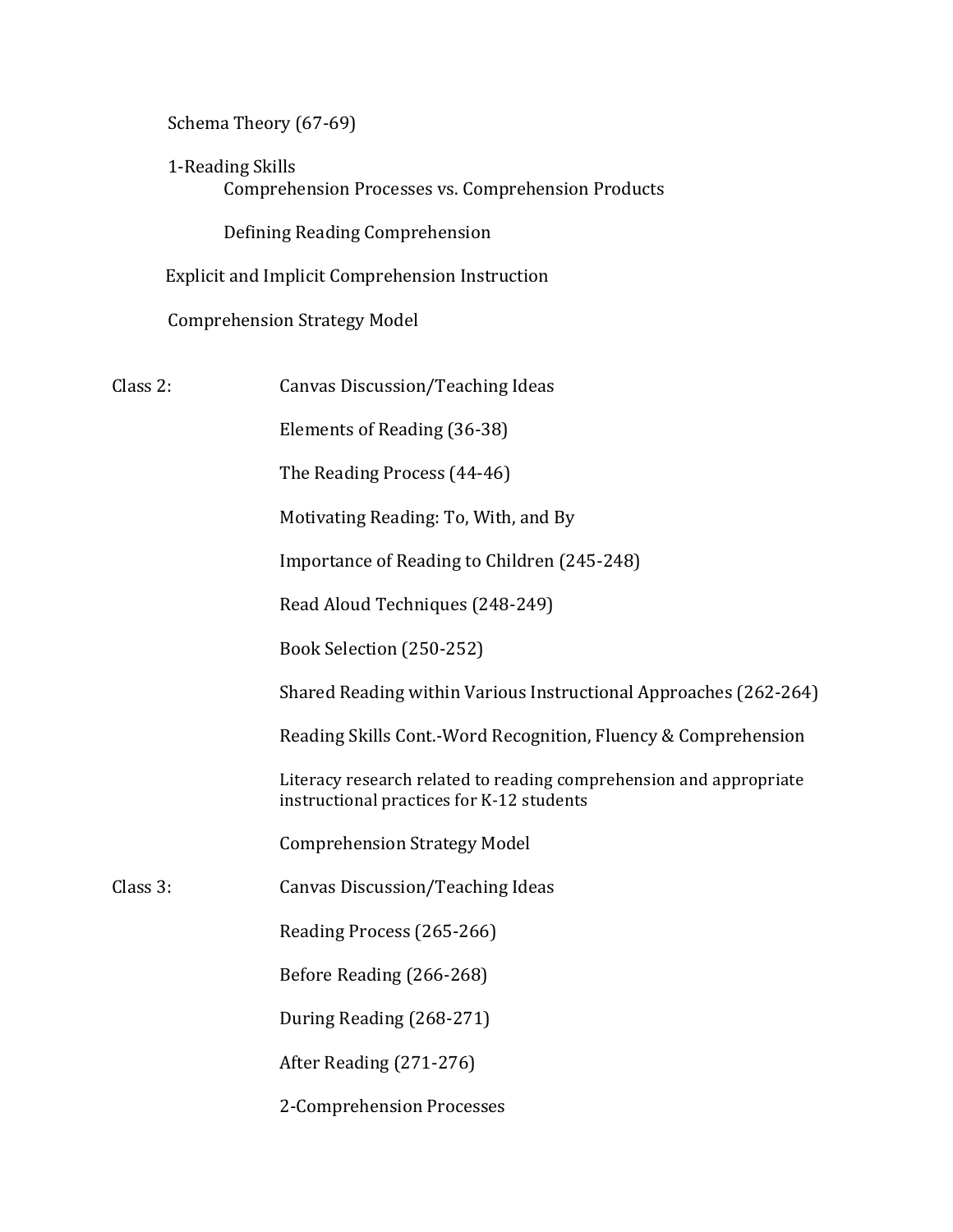|          | Text complexity:<br>Selection of appropriate text:<br>Strategic implementation of instructional tasks and<br>standards to support the acquisition of deeper levels of<br>student knowledge |
|----------|--------------------------------------------------------------------------------------------------------------------------------------------------------------------------------------------|
|          | <b>Comprehension Strategy Model</b>                                                                                                                                                        |
| Class 4: | Canvas Discussion/Teaching Ideas                                                                                                                                                           |
|          | Small Groups in Core Literacy Programs (291-296)                                                                                                                                           |
|          | Small Groups in Reading Workshop (297-299)                                                                                                                                                 |
|          | Literature Discussion Groups (299-302)                                                                                                                                                     |
|          | 2-Role of Background Knowledge in Comprehension                                                                                                                                            |
|          | Methods of teaching students to read critically and analyze<br>(a) content,<br>(b) the author's purpose,<br>(c) the author's craft to comprehend text at appropriate levels.               |
|          | <b>Comprehension Strategy Model</b>                                                                                                                                                        |
| Class 5: | Canvas Discussion/Teaching Ideas                                                                                                                                                           |
|          | Components of Fluency (109)                                                                                                                                                                |
|          | Skills and Strategies (110)                                                                                                                                                                |
|          | Rate and Accuracy (110-112)                                                                                                                                                                |
|          | Expression (112-113)                                                                                                                                                                       |
|          | Oral Reading (116-117)                                                                                                                                                                     |
|          | 3-Examining Language Structures                                                                                                                                                            |
|          | Methods of using text-dependent questioning (TDQ) to collect evidence<br>and demonstrate understanding of the text.                                                                        |
|          | <b>Comprehension Strategy Model</b>                                                                                                                                                        |
| Class 6  | Canvas Discussion/Teaching Ideas                                                                                                                                                           |
|          | Vocabulary Size (128)                                                                                                                                                                      |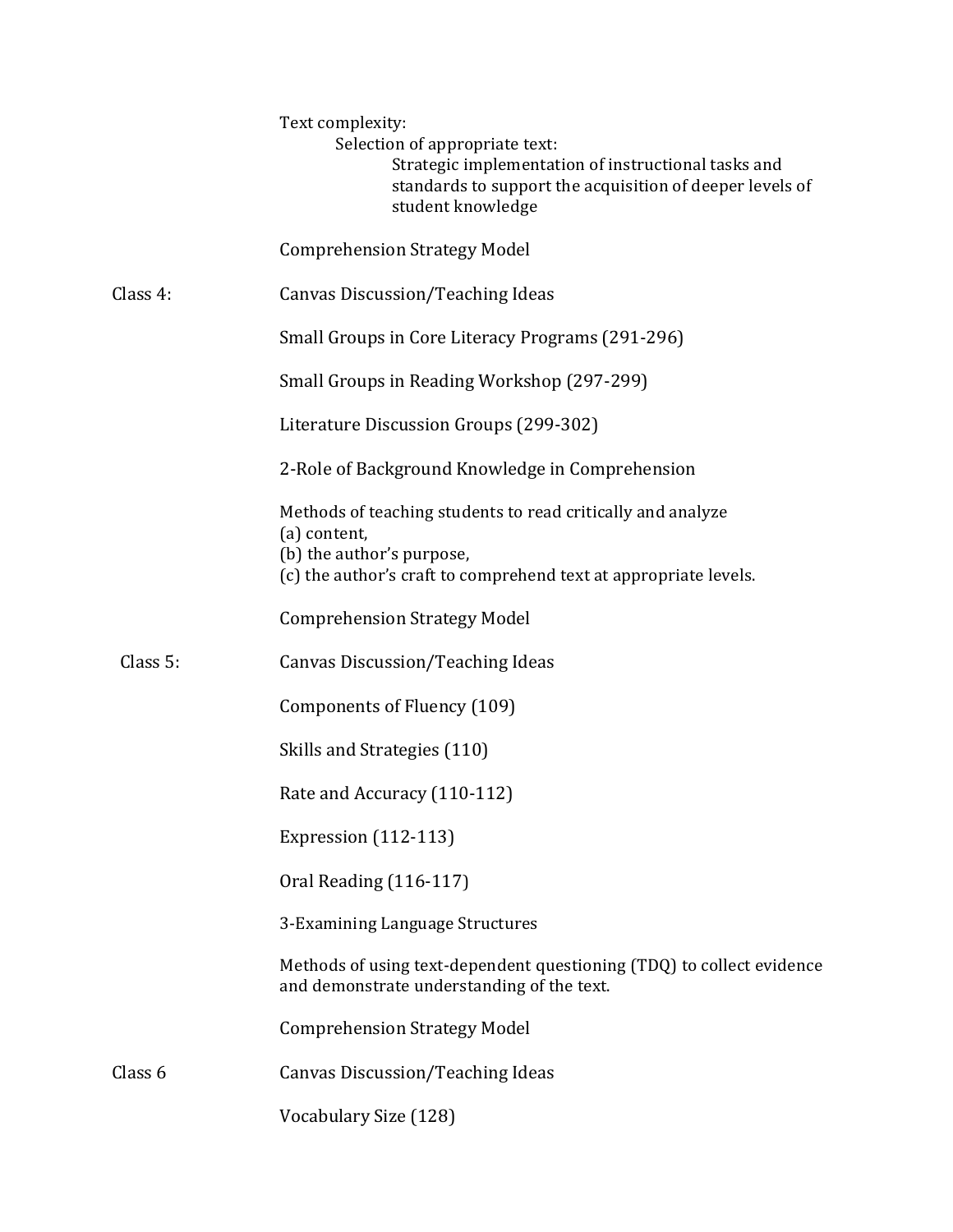|          | Word Collections (129-130)                                                                                                               |  |
|----------|------------------------------------------------------------------------------------------------------------------------------------------|--|
|          | Guiding Principles-Four Essential Elements (131-132)                                                                                     |  |
|          | 3-Sentence Level Comprehension                                                                                                           |  |
|          | 3-Inferences                                                                                                                             |  |
|          | Methods of teaching:<br>Students to apply reading and writing processes to support<br>comprehension and understanding of texts.          |  |
|          | <b>Comprehension Strategy Model</b>                                                                                                      |  |
| Class 7: | Canvas Discussion/Teaching Ideas                                                                                                         |  |
|          | Types of Words (133-135)                                                                                                                 |  |
|          | Key Word Prediction (136)                                                                                                                |  |
|          | Five-Step Approach (137)                                                                                                                 |  |
|          | Semantic Mapping (140)                                                                                                                   |  |
|          | 4-Knowledge of Text Structure: An in-depth look                                                                                          |  |
|          | Selecting and using formative/summative assessments:<br>Evaluate depth and complexity of reading comprehension to<br>inform instruction. |  |
|          | <b>Comprehension Strategy Model</b>                                                                                                      |  |
| Class 8: | Canvas Discussion/Teaching Ideas                                                                                                         |  |
|          | Teaching Inferential Strategies Teaching Multiple Strategies                                                                             |  |
|          | Reading in Content Areas                                                                                                                 |  |
|          | <b>Expository Text Structure (188)</b>                                                                                                   |  |
|          | Description and Sequence (189-190)                                                                                                       |  |
|          | Comparison, Cause & Effect, Problem & Solution (190)                                                                                     |  |
|          | Print Features (190)                                                                                                                     |  |
|          | Organizational Aids (191)                                                                                                                |  |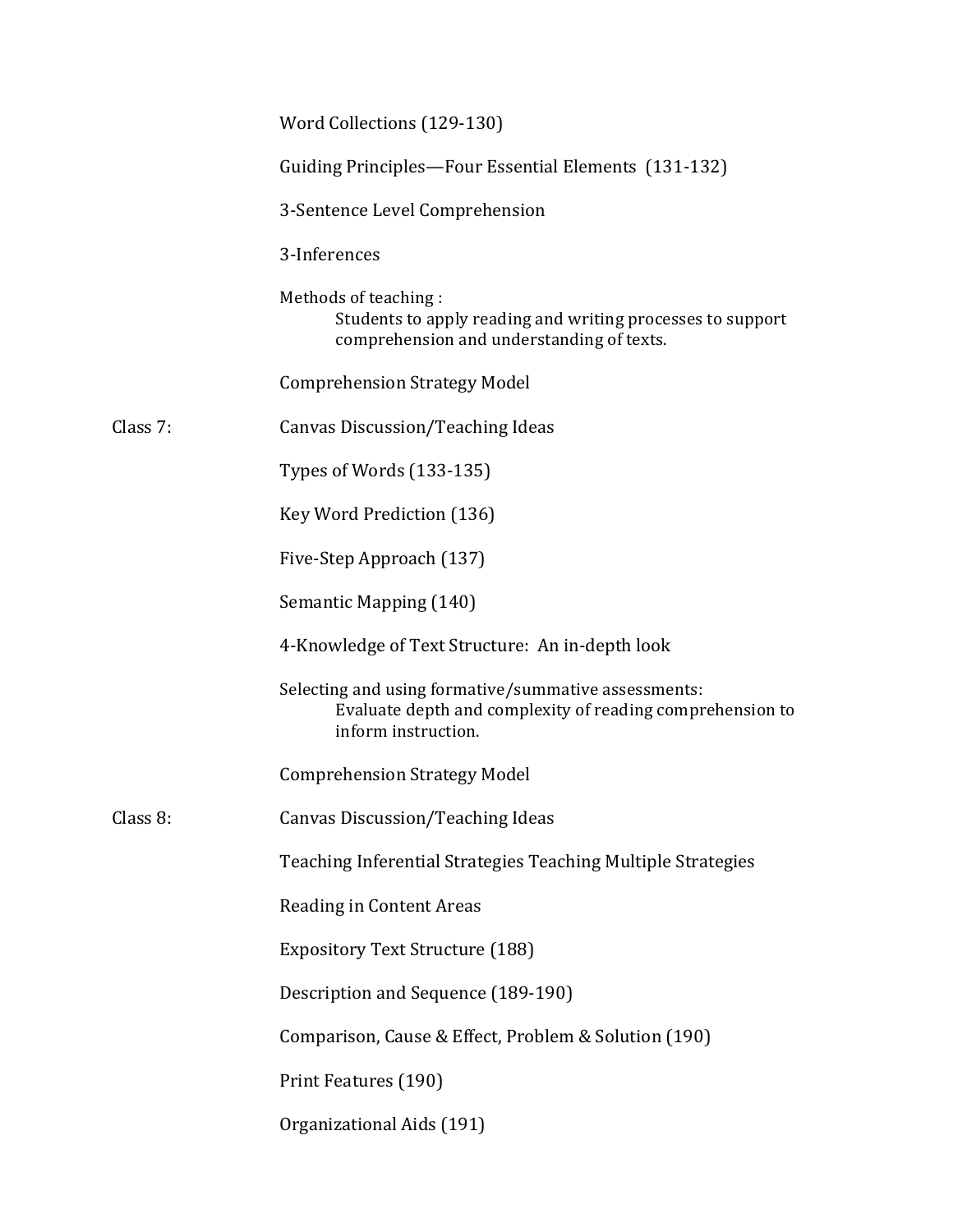|         | Graphic Aids (192)                                                                    |
|---------|---------------------------------------------------------------------------------------|
|         | 5-Digging for Meaning: The Teacher's Role<br>Queries and other questioning techniques |
|         | Influence of diversity on the reading and writing development of all<br>students      |
|         | <b>Comprehension Strategy Model</b>                                                   |
| Class9: | Teaching Inferential Strategies/Teaching Multiple Strategies                          |
|         | Reading in Content Areas<br><b>Expository Text Structure (188)</b>                    |
|         | Description and Sequence (189-190)                                                    |
|         | Comparison, Cause & Effect, Problem & Solution (190)                                  |
|         | Print Features (190)                                                                  |
|         | Organizational Aids (191)                                                             |
|         | Graphic Aids (192)                                                                    |

Class 10: Strategies, Study Guides, Journal reflections

Review/Discussion/Final

| Assignment                                                 | Date Due   | Points      | total |
|------------------------------------------------------------|------------|-------------|-------|
|                                                            |            | Possible    |       |
| Comprehension Organizer/Journal (notebook).                | Course     | 100         |       |
| Create a Comprehension Journal that includes insight       | conclusion |             |       |
| gained through classroom discussions and                   |            |             |       |
| implementation of skills learned in class about teaching   |            |             |       |
| comprehension. (Electronic form accepted)                  |            |             |       |
| Canvas Learning Log. Each class will begin with a          | Course     | Up to $50/$ |       |
| few moments to review previous week's canvas posted        | conclusion | 10 for each |       |
| prompt and how it relates to an element of                 |            | post        |       |
| comprehension. Entries to the blog should ask questions,   |            |             |       |
| compare with other texts, discuss concerns, and explore    |            |             |       |
| ideas for classroom instruction.                           |            |             |       |
| Text Sharing. Read the Text. Participants will             | Assigned   | Content     |       |
| share a summary of assigned, short portions of the text.   | date       | coverage    |       |
| Interactive discussions will be conducted by the presenter |            | 25          |       |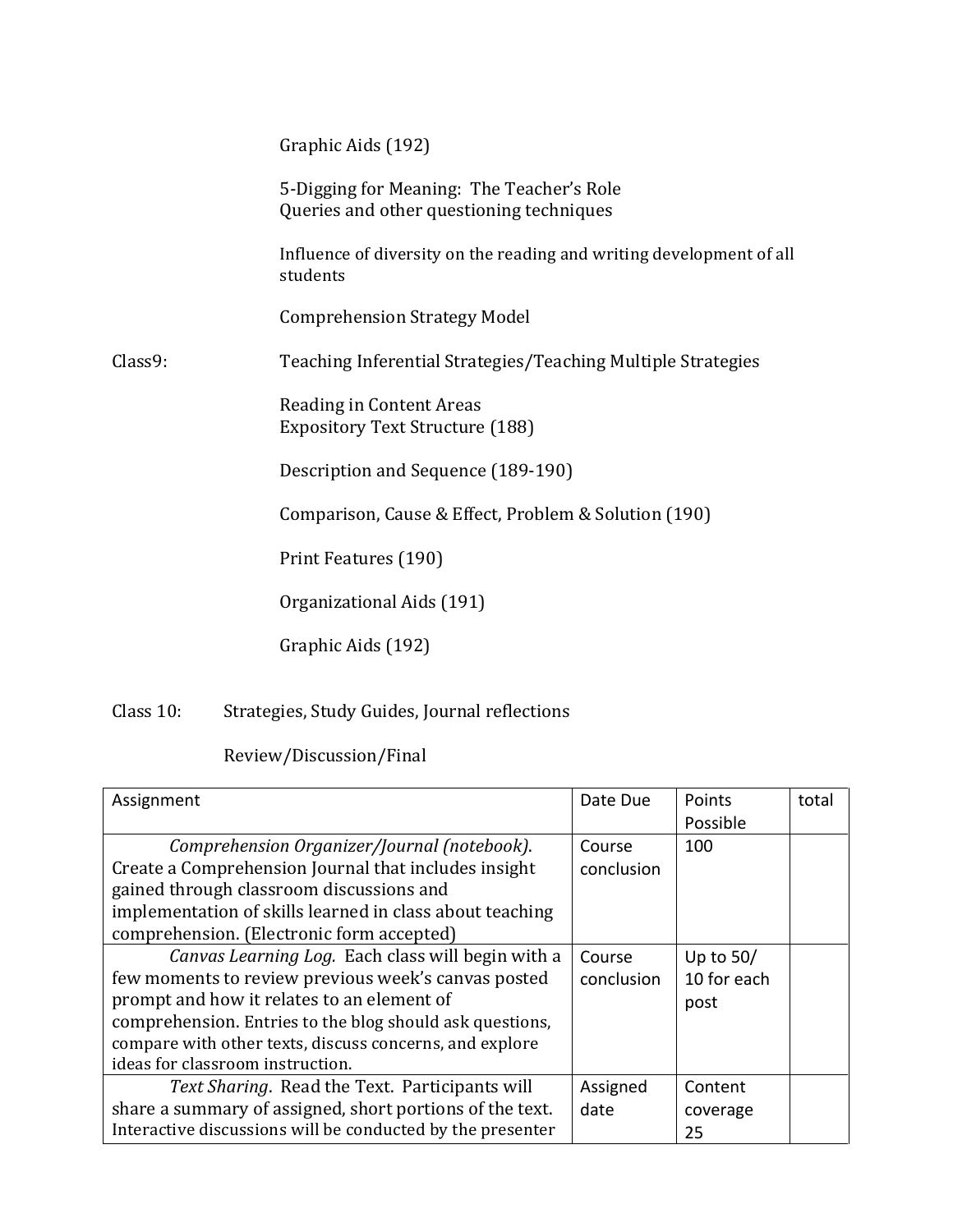| after reading/listening to participant summaries for the     |            | Class         |         |
|--------------------------------------------------------------|------------|---------------|---------|
| assigned text each week.                                     |            | Participation |         |
|                                                              |            | 25            |         |
| Close Reading and Text Sets. Create a lesson plan            | Assigned   | 100           |         |
| demonstrating text dependent questioning that reflects an    | date       |               |         |
| Standards-based reading practices that integrates each       |            |               |         |
| level of reading comprehension (key ideas and details,       |            |               |         |
| craft and structure, and integration of knowledge and        |            |               |         |
| ideas) within the same lesson for both a literary and        |            |               |         |
| informational text.                                          |            |               |         |
| Beyond Strategy Presentation. To demonstrate                 | Assigned   | 100           |         |
| knowledge of comprehension strategy instruction, prepare     | date       |               |         |
| and present a 15-20 minute lesson on the strategy            |            |               |         |
| (including what the strategy is, how to use it in elementary |            |               |         |
| and secondary classroom, and ways to go beyond the           |            |               |         |
| strategy).                                                   |            |               |         |
| <i>Final.</i> The final examination will be                  | March-last | 100           | 500     |
| comprehensive covering all academic material taught          | class      |               | $Pts =$ |
| during the semester. This will be taken online and will      |            |               | 100%    |
| be open material-open book.                                  |            |               |         |

| Percentage: | Grade: |  |
|-------------|--------|--|
| 95-100%     | A      |  |
| 90-94%      | $A -$  |  |
| 87-89%      | $B+$   |  |
| 84-86%      | B      |  |
| 80-83%      | $B -$  |  |
| 74-76%      | C      |  |
| 70-73%      | $C-$   |  |
| 77-79%      | $C+$   |  |

# **Contacting Instructor:**

Most concerns or questions can be brought up during class or directly after. Questions asked after class can be addressed to the instructor or the entire class through Canvas. You may also contact the instructor: Nancy Roundy-cell phone, (Text or call) at home or by email.

roundyn@kane.k12.ut.us Address: 100 W. 40 No. Alton, Utah 84710 Cell: 435 691 0235 Home: 435 648 2442